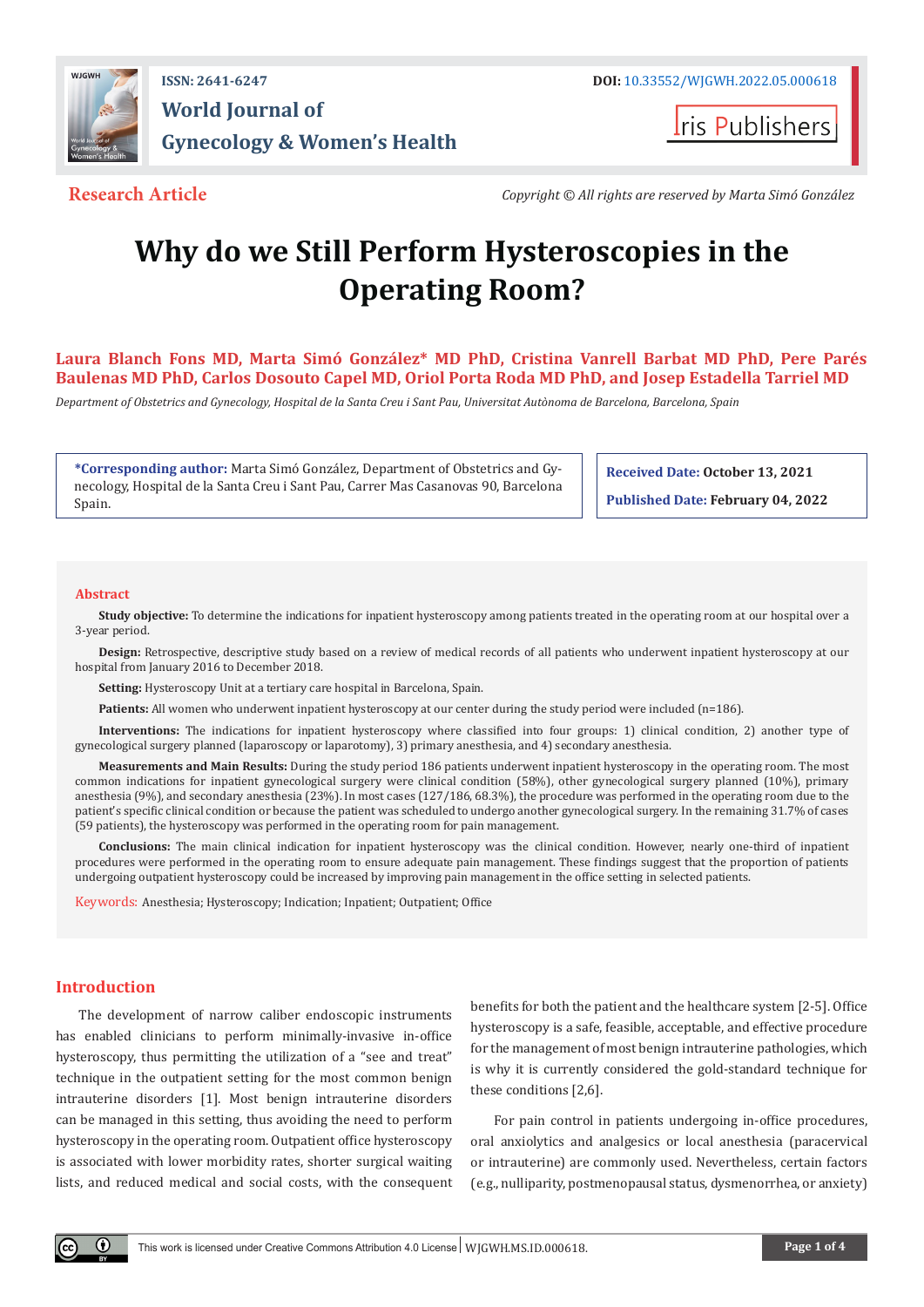could increase the likelihood that patients will experience greater pain and thus require other pain management strategies [7].

Inpatient hysteroscopies are associated with a greater risk of adverse events related to dilatation of the cervix, wider surgical instruments, general or loco regional anesthesia, and hospitalization [1,8]. Consequently, hysteroscopies performed in the surgical setting should be limited, whenever possible to selected cases. Given the many advantages of in-office hysteroscopy; it would be highly beneficial to maximize the proportion of patients who are eligible for this approach.

In many hospitals, including ours, hysteroscopies can be performed in an ambulatory setting (e.g., at the office hysteroscopy unit) or in a conventional operating room. During the three-year period described in the present study, a total of 1000 explorations were performed in our high-resolution Outpatient Hysteroscopy Unit. Of these outpatient explorations, 90% were definitively resolved in the outpatient unit, with only 10% referred to the surgical setting. We perform office hysteroscopies with several 5mm devices: mechanical scissors and forceps, bipolar electrodes and mechanical morcellator.

In this context, the aim of the present study was to determine the indications for inpatient hysteroscopies performed in our department in recent years in order to develop strategies to increase the proportion of office hysteroscopies performed at our institution. To our knowledge, this is the first study to evaluate how to decrease the number of inpatient hysteroscopies.

### **Material and Methods**

#### **Study design**

This was a retrospective, observational study of 186 patients who underwent surgical hysteroscopy at our hospital from January 2016 through December 2018. The indications for surgical hysteroscopy were determined for each patient. All patients who underwent surgical hysteroscopy in the operating room during the study period were included. No exclusion criteria were applied.

All study data were obtained from the patients' electronic medical records and exported to an anonymous database. We examined each patient's medical record to determine the indication for surgical hysteroscopy. The study has been approved by our institution's ethics committee (IIBSP-HIS-2019-69).

We classified the indications for inpatient hysteroscopy into four groups, as follows:

- **Group 1:** clinical conditions that, in the surgeon's judgment, required a surgical environment. These conditions included: myoma, large polyps, Asherman's syndrome, and uterine malformation.
- **Group 2:** patients who required another type of gynecological surgery (laparoscopy or laparotomy) in addition to hysteroscopy.

**Group 3:** primary anesthesia: patients who, after being informed about the office hysteroscopy procedure, refused to undergo an outpatient procedure under local anesthesia, preferring instead to receive regional or general anesthesia.

**• Group 4:** secondary anesthesia: patients in whom office hysteroscopy under local anesthesia was unsuccessful due to cervical stenosis, discomfort, or pain.

#### **Inpatient hysteroscopy**

All procedures were performed in the operating room under general or regional anesthesia. The type of anesthesia is selected jointly by the patient and the anesthesiologist during a preoperative visit. Previous dilatation of the cervix with a Hegar cervical dilator (up to 9 mm) is performed. In most cases, 6- or 9-mm bipolar electrodes are used. Premenopausal women were asked to take desogestrel 30 days prior to the surgery; if the patient was unwilling to take the medication, the procedure was performed during the early follicular phase. Cervical preparation with misoprostol 400mg administered vaginally 4 hours before the procedure was performed in all cases (Figure 1).

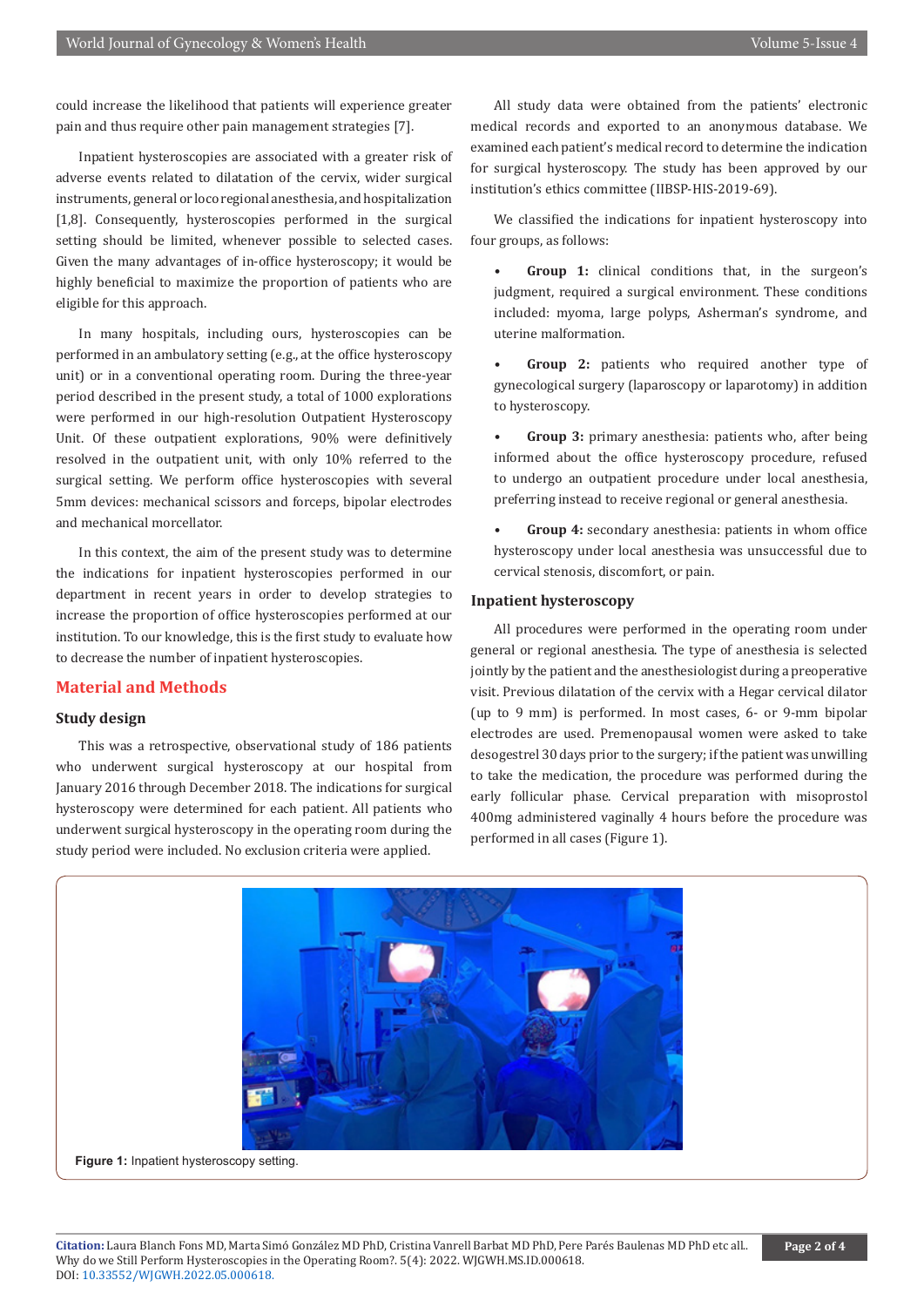#### **Outpatient hysteroscopy**

For in-office procedures, several 5 mm devices are used. Cervical preparation is used only in selected cases that present difficult cervix passage. Endometrial preparation is managed in the same way as done in the inpatient setting. Thirty minutes before the procedure, a pain-killer and an anxiolytic are dispensed. Paracervical anesthesia is administered in selected cases with poor pain tolerance.

#### **Results**

A total of 186 inpatient hysteroscopy procedures were performed at our hospital during the study period. All demographic and clinically relevant data are summarized in Table 1.

Table 2 shows the indications for the 186 inpatient hysteroscopies classified by groups according to the specific indication. As that table shows, the most common indication (58.1% of cases) was related to the clinical diagnosis (group 1): primarily submucous myoma, large endometrial polyps, uterine malformation, and Asherman's syndrome. The second most common indication was secondary anesthesia (group 4, 22.6%) for pain management or stenosis, followed by another gynecological surgery (group 2, 10.1%), and finally primary anesthesia (group 3, 9.1%).

|  | Table 1: Main characteristics of the enrolled patients. |  |  |  |
|--|---------------------------------------------------------|--|--|--|
|--|---------------------------------------------------------|--|--|--|

| <b>Characteristics</b> | <b>Value</b>      |  |  |
|------------------------|-------------------|--|--|
| Mean age years +-SD    | $45.62 \pm 12.85$ |  |  |
| Nulliparous N $(%)$    | 70 (37.63)        |  |  |
| Menopause N $(\% )$    | 44 (23.65)        |  |  |

**Table 2:** Indications for hysteroscopies performed in the operating room.

| Group          | Indication                                     | N(%)      | N(%)                          | <b>Type</b>     |
|----------------|------------------------------------------------|-----------|-------------------------------|-----------------|
|                | Clinical diagnosis<br>108 (58.1)<br>127 (68.3) |           | Surgery in the operating room |                 |
|                | Myoma                                          | 69 (37.1) |                               | mandatory       |
|                | Polyp                                          | 21(11.3)  |                               |                 |
|                | Asherman syndrome                              | 3(1.6)    |                               |                 |
|                | Uterine malformation                           | 15(8.0)   |                               |                 |
| $\overline{2}$ | Other gynecological surgery scheduled          | 19(10.2)  |                               |                 |
| 3              | Primary anesthesia                             | 17(9.1)   | 59 (31.7)                     | Pain management |
| 4              | Secondary anesthesia                           | 42 (22.6) |                               |                 |
|                | Pain                                           | 27(14.5)  |                               |                 |
|                | Stenosis                                       | 15(8.0)   |                               |                 |

#### **Discussion**

During the three-year study period, a total of 186 patients underwent inpatient hysteroscopy at our institution. The most common indications for inpatient surgery were the clinical condition (58.1%), secondary anesthesia (22.6%), another surgical procedure scheduled (laparoscopy or laparotomy) (10.2%), and primary anesthesia (9.1%). As the table shows, in most cases (68.3%), the operating room was considered the most appropriate setting for the hysteroscopy due to the patient's clinical condition or because another gynecological surgery was planned (together with the hysteroscopy). However, in the remaining 31.7% cases, the hysteroscopy was performed in the operating room for pain management purposes (primary or secondary anesthesia). These findings suggest that it may be possible to further increase the proportion of patients who undergo office hysteroscopy by targeting the variables (i.e., anesthesia) amenable to change.

As our results show, pain management (primary or secondary general anesthesia) accounted for nearly one-third of the 186 patients treated in the operating room. This finding suggests that a better pain management policy for in-office hysteroscopy could potentially reduce the need to perform nearly one third of the hysteroscopies currently performed in the operating room. The proportion of patients requesting general or loco regional anesthesia, which is available only in the operating room in our setting, could be reduced by providing other pain management strategies to patients in the office procedure. As Schneider et al. observed, several different pain management strategies can be used in the office setting for hysteroscopy explorations, including nitrous oxide, sedation, and even general anesthesia in selected cases [9].

#### **Advantages of office hysteroscopy**

Office hysteroscopy for women with benign intracavitary dysfunction give many safety advantages associated with outpatient, office-based procedures [1]. The World Health Organization (WHO) estimates that approximately one in 10 hospitalized patients will suffer an adverse event or injury related to medical management. In this regard, office-based hysteroscopy, which does not require